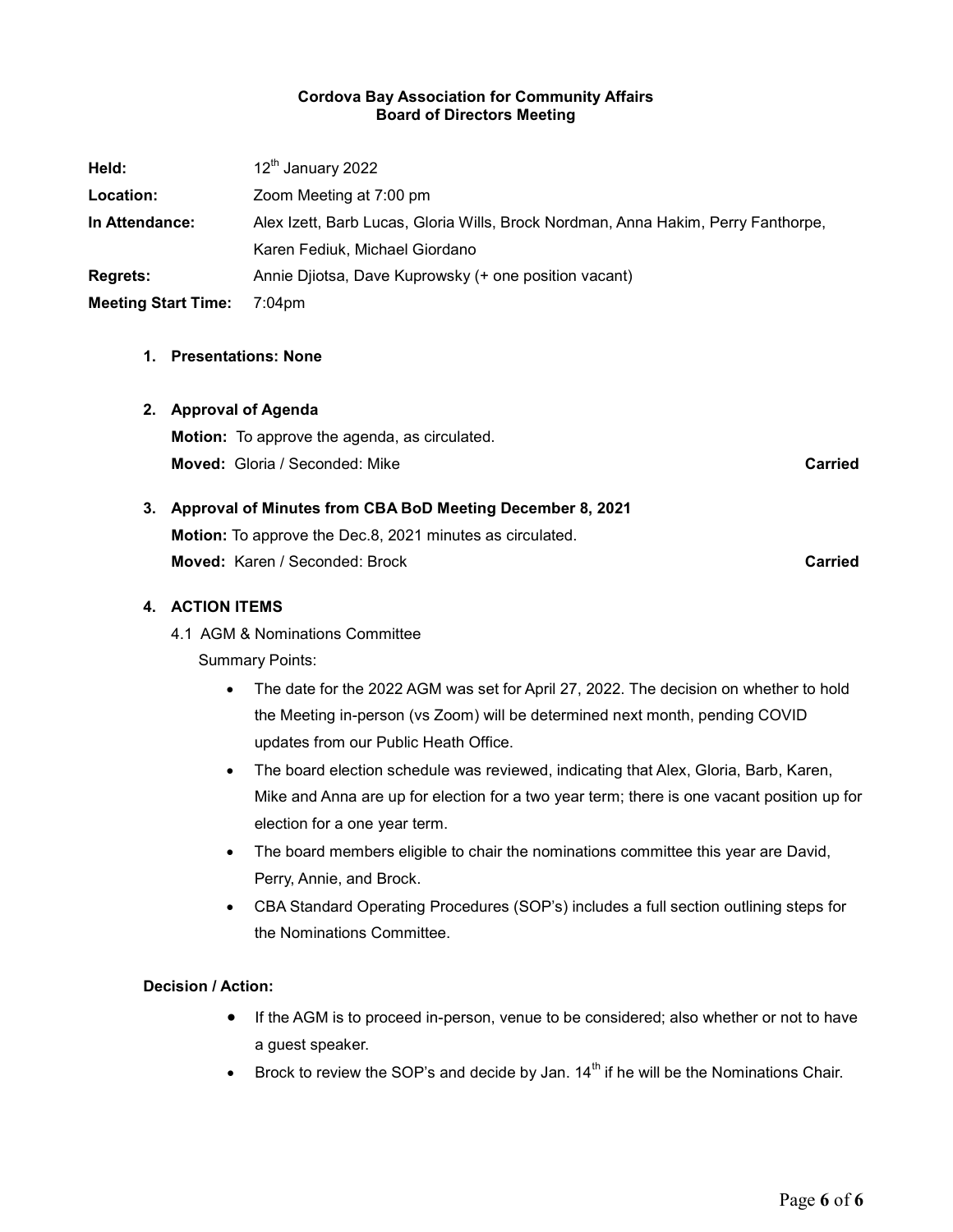### 4.2 LAP Re-Boot Update

Summary Points:

- Discussion on the LAP re-boot at the Oct.25, 2021 Saanich Council meeting did not complete and a second meeting on Dec.13<sup>th</sup> was called to finalize Council's decision.
- Two motions came out of the Dec.  $13<sup>th</sup>$  meeting:
	- 1) Staff were directed to focus efforts on Centres / Corridors / Villages as opposed to LAP's and were to report back to Council in February with a report and plan outlining what this approach would entail (identified areas, timeline, budget)
	- 2) Staff were directed to prepare a high level strategic update of the current OCP, plus a report of current OCP achievements to date.
- The CBA LAP is tentatively set to be presented to Council again on January 31 $^{\rm st}$ . Saanich Planning has indicated that this new CCV approach will have no impact on the Cordova Bay and Cadboro Bay Plans.

# Decision / Action:

- If in-person attendance is allowed, Barb will speak to the CB LAP in person on January  $31^{\rm st}$ .
- 4.3 Review of all Action Items from Dec.8, 2021 board meeting
	- a) CBA to re-visit sending out another survey regarding the LAP once it goes to Public Hearing.

Outcome: To Be Done.

- b) Brock to investigate submitting an article to the Saanich News about CBA. Outcome: Waiting for response from Saanich News editor.
- c) CBA to move to having only cheques, cash and e-transfers as membership payment methods; Pay Pal account will be wound up.

Outcome: Done.

- d) Alex to circulate to the Board the list regarding what the \$6m DCC is to be spent on. Outcome: Done. Saanich Interim CAC Policy dated Aug.9, 2021 and the Saanich DCC Update report both circulated and placed in CBA Planning Folder in google docs.
- e) Mike and /or Annie to contact Saanich for list of historical CAC spending in Cordova Bay. Outcome: Done. But waiting for an answer from Saanich.
- f) Barb to check for a lock for the CBA filing cabinet. Outcome: Done Once we can get back into 55+ the various possible keys will be tested.
- g) The TC to spearhead bringing attention to the Sayward / Alderley traffic safety issues and the need to prioritize infrastructure that addresses this.

Outcome: Moved to TC agenda for discussion.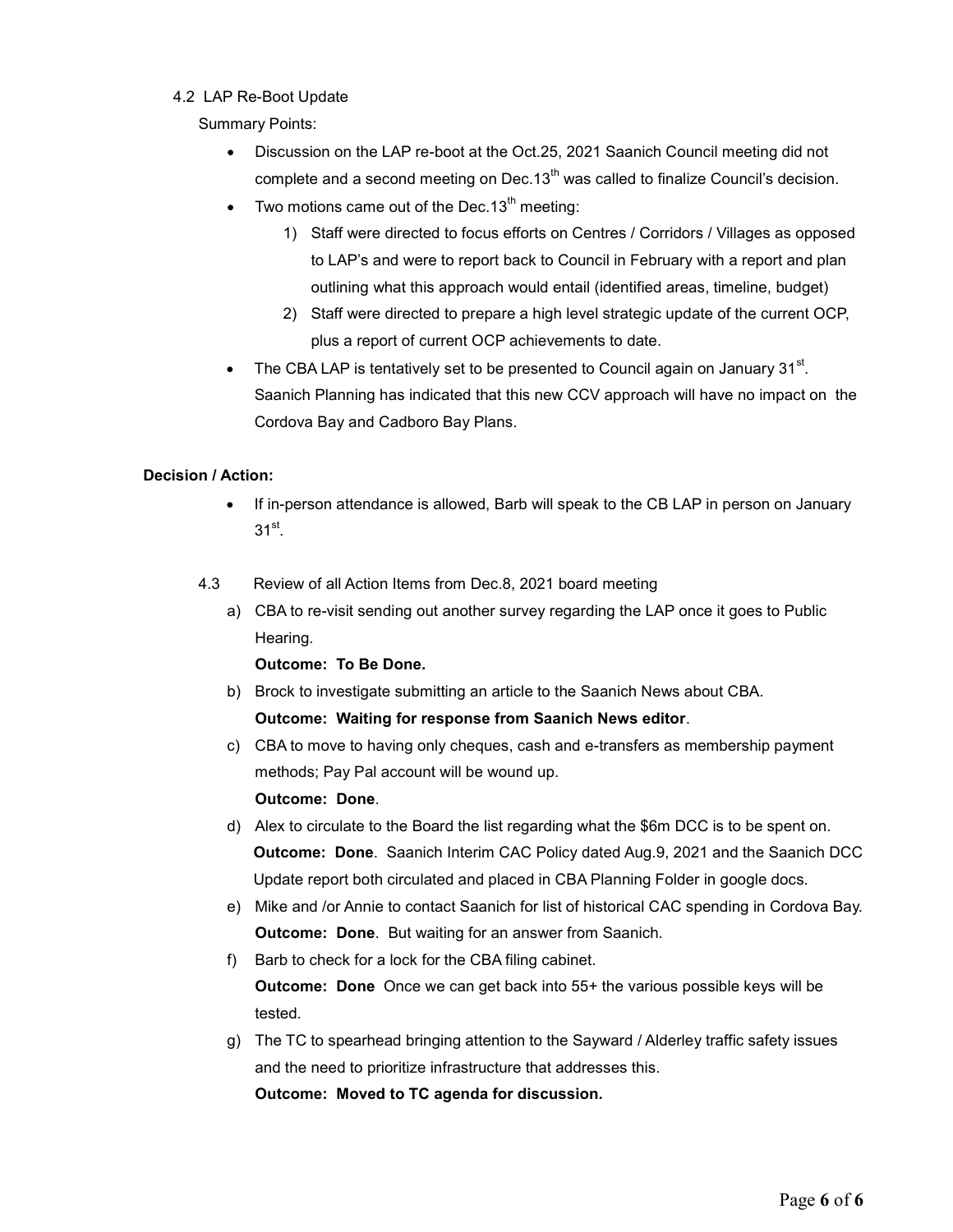- h) The TC to look into the large "School Zone" road markings for in front of Cordova Bay Elementary, as has been done at Lochside School. Outcome: Moved to TC agenda for discussion.
- 4.4 Community Amenity Contributions (CAC) List

Summary Points:

Two suggestions to add to the list – benches and signage (wayfinding / trails / maps)

# Decision / Action:

- Mike to set up a tab in the Planning Tracker excel document to "house" our CAC list.
- 4.5 News Release and Article re CBA Scholarships

Summary Points:

- Reminder email has been sent to the Scholarship Coordinator at Claremont re possible media on our new and existing scholarships.
- If no candidate found for either scholarship in any year, Claremont would need to seek direction from CBA if wanting to expand the area of the search (ie beyond Claremont SS).

# 5. NEW BUSINESS

5.1 Correspondence

Summary Points:

- Various correspondence from Saanich and the Mayor, all circulated to the Board.
- Correspondence from Block Watch re Community Engagement meeting January 18 for feedback on Island Health (mental health & addiction related) matters.

# 5.2 Administration Items:

Summary Points:

- A review of the CBA annual calendar indicated the following upcoming items: regular board meetings; Treasurer to contact the annual financial reviewer; annual membership renewal notices to be sent out; Saanich Operating Grant application to be submitted; the spring issue of the Cordovan is coming up (we will be hearing from Debbie Sherwood).
- CBA Zoom license has been renewed while we still continue to do zoom meetings.
- 5.3 Treasurer's Report

Summary Points:

- Very few transactions over the holiday period; only \$126 for Cordovan printing.
- Pay Pal was closed on Dec.14<sup>th</sup>. There was a balance of about \$9 in Pay Pal when closed but due to minimum levels required before transferring out, we have lost that \$9.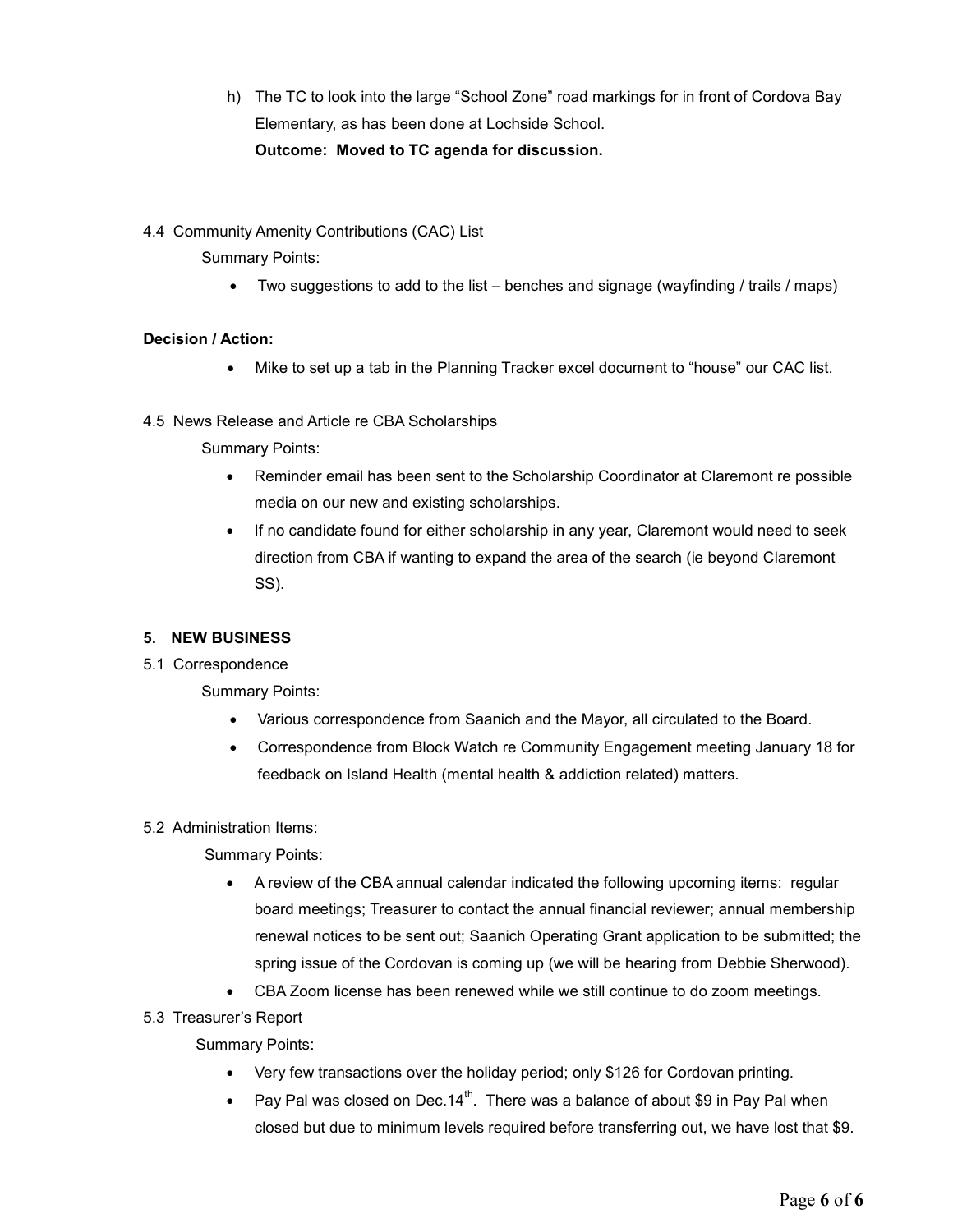- Balance in the chequing account at Dec.31st is \$9,128.
- Katarina's Bookkeeping has been contacted to do the year-end review.
- One GIC (value \$13,708) is up for renewal. Current interest rates are meager at 0.7%

# Decision / Action:

• Decision to leave the matured GIC in cash for a few months to see if rates improve; plus possible look at a project to spend the money on.

# 5.4 Transportation Committee

Summary Points:

- Cordova Bay Road was well plowed, salted and sanded but local business parking lots were not maintained right away or at all, nor sidewalks adjacent to our parks (Saanich responsibility)
- TC will be pro-active with articles for the fall Cordovan, our website and Facebook page, reminding residents of their snow removal responsibility and encouraging residents to contact Saanich of any issues they see.
- TC meeting to be called for next week (Jan.19<sup>th</sup> or 20<sup>th</sup>).
- Agenda items will include, among other items, (1) the Sayward/Alderley safety concerns and the development of a strategic and coordinated "attack" on this issue; and (2) the TC Community Survey.
- Alex was approached by a representative from the Friends of Mount Douglas Park Society about the possibility of the CBA partnering with them and the Gordon Head Association to re-launch the push for a 40km speed limit all along the Sayward / Fowler / CB Road / Ash Road corridor. Anna will follow up on initial discussion with the two other partries.. This has come about with the December tragic pedestrian fatality on Cedar Hill X Rd, and Council's apparent desire to accelerate the Active Transportation Plan.
- There were 167 responses to the Lochside / Fowler Park survey put out by Saanich. The way-ahead on the development of the Park is yet to be determined.

# 5.5 Membership Report:

Summary Points:

- Perry working with Neil on system of membership renewal and update through Mail Chimp.
- No new memberships received.

# Decision / Action:

 Perry to update the membership forms to delete Pay Pal references and submit to Gloria for the website.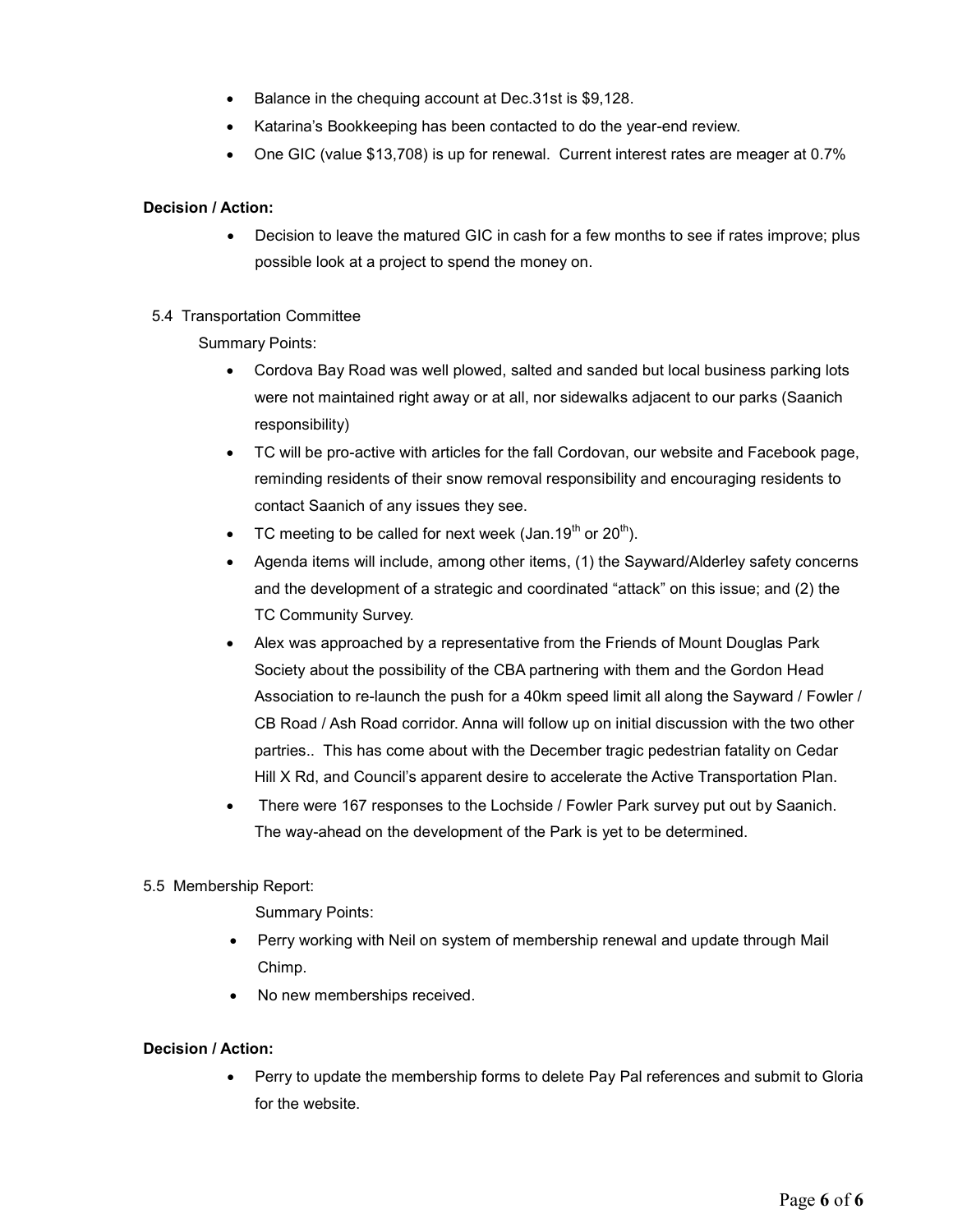Perry to contact business advertisers to update for closures / changes etc. and communicate with Gloria to update website.

# 5.6 Planning Report

Summary Points:

- Tracker will be updated for the February meeting.
- Our tracker is in complete agreement with the SCAN report re number of units under development in Cordova Bay.
- There is now signage up on the CBR/Fenn development.
- Houses / condos units for sale in Cordova Bay are at a 25 year low for inventory; currently only 11 properties for sale.
- Haro has occupancy permits for the front 2 buildings with residents able to move in as of January  $17^{th}$ . The list of commercial tenants / owners as verbally indicated by the developer will not be communicated to membership; they may be "potentials" only.
- The Haliburton Garden Suite is going in front of Council on Jan 24th. CBA had concerns of the potential impact if this was approved and the lack of policy from Saanich on conversion of existing structures to garden suites.  $\,$  CBA will not speak on the 24 $^{\rm th}$ .

### 5.7 SCAN Report:

Summary Points:

• SCAN's meeting next week will focus on the approved Housing Strategy

### 5.8 Public Relations:

Summary Points:

- Nothing sent out through Mail Chimp over the past month.
- Quiet on Facebook
- May have to look at how to better feature the photo contest in the next issue of the Cordovan.

### 5.9 Events:

Summary Points:

 $\bullet$  Cordova Bay Day could possibly be held on June 25<sup>th</sup> however it is still questionable if any event can happen.

### Decision / Action:

Move discussion of CB Day to Action Items to be reviewed monthly.